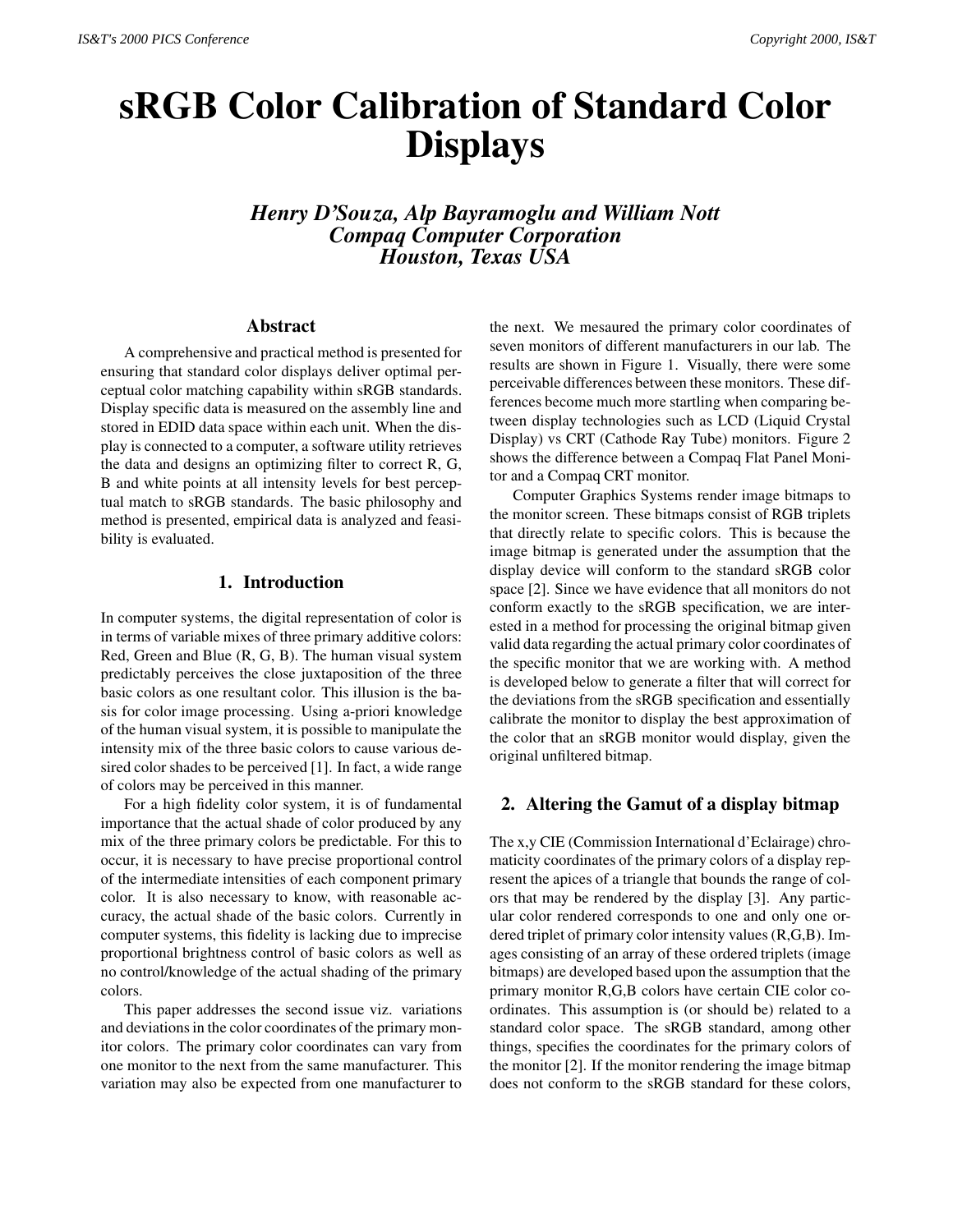then any and all colors rendered will likely be perceived incorrectly.

The goal here is to develop a method of "filtering" the image bitmap such that the output of the filter is a new image bitmap with modified (R,G,B) triplets that take into consideration the actual color coordinates of the particular monitor in comparison with the color coordinates assumed in the creation of the image bitmap. In this particular treatment, we shall assume that the original color coordinates used in the creation of the original image bitmap lie within the color gamut of the monitor. Below, we will discuss how the issue may be optimally resolved if the original color coordinates extend beyond the color gamut of the monitor.

In order to develop a color correcting filter, it is necessary to have a deterministic method of mapping from R,G,B bitmap data directly to the perceived color coordinates. An experiment was conducted to determine if it is possible to directly compute the perceived color coordinates resulting from any mix of known primaries. The coordinates of each primary were mesaured. Then 25%, 50% and 75% of each of the other primaries were added to the first primary, together and separately, and the coordinates measured each time. The idea was to determine if the coordinates of the colors resulting from the mixed primaries would align graphically so as to suggest a simple deterministic method of color prediction. See Figure 3 and Figure 4 for the results. It was found that it is not possible to work linearly within the CIE 1931 x,y chromaticity color space. That is to say that, given

$$
[Y, x, y]R; [Y, x, y]G; [Y, x, y]B \t(1)
$$

it is not possible to predict by linear combination the

$$
[Y, x, y]R + G + B \tag{2}
$$

that results from adding the three given intensities of colors together.

It was determined that mapping  $[Y, x, y]$  to  $[Y, u, v]$  using the mapping [4]

$$
u = \frac{4x}{-2x + 12y + 1} \tag{3}
$$

and

$$
v = \frac{9y}{-2x + 12y + 1} \tag{4}
$$

yields a color space that is linear in the sense that given

$$
[Y, u, v]R; [Y, u, v]G; [Y, u, v]B \tag{5}
$$

It is entirely possible to predict the resulting color coordinates

$$
[Y, u, v]R + G + B \tag{6}
$$

by computing the Y weighted average for u and v and by summing the Y values to get the resultant color. If [Y, u, v]R is the intensity  $Y_r$  with coordinates  $u_r$  and  $v_r$  of the red component of the display and likewise  $[Y, u, v]$ B and  $[Y, u, v]$ G correspond to the blue and green components respectively, then mixing these three will yield an analytically predictable resultant color with intensity given by

$$
Y = Y_r + Y_g + Y_b \tag{7}
$$

and coordinates given by

$$
u = \frac{Y_r u_r + Y_g u_g + Y_b u_b}{Y_r + Y_g + Y_b} \tag{8}
$$

$$
v = \frac{Y_r v_r + Y_g v_g + Y_b v_b}{Y_r + Y_g + Y_b}
$$
(9)

So, to shift the display gamut from the triangle defined by

$$
[Y, u, v]R; [Y, u, v]G; [Y, u, v]B \tag{10}
$$

to the triangle defined by

$$
[\tilde{Y}, \tilde{u}, \tilde{v}]R; [\tilde{Y}, \tilde{u}, \tilde{v}]G; [\tilde{Y}, \tilde{u}, \tilde{v}]B \tag{11}
$$

(with the requirement that the ~ triangle is contained within the original triangle) we simply select an attenuation and mixing matrix A given by:

$$
A = \left(\begin{array}{ccc} a_{rr} & a_{rg} & a_{rb} \\ a_{gr} & a_{gg} & a_{gb} \\ a_{br} & a_{bg} & a_{bb} \end{array}\right) \tag{12}
$$

such that the following holds true

$$
\tilde{u_r} = \frac{Y_r a_{rr} u_r + Y_g a_{rg} u_g + Y_b a_{rb} u_b}{Y_r a_{rr} + Y_g a_{rg} + Y_b a_{rb}}
$$
(13)

$$
\tilde{u}_g = \frac{Y_r a_{gr} u_r + Y_g a_{gg} u_g + Y_b a_{gb} u_b}{Y_r a_{gr} + Y_g a_{gg} + Y_b a_{gb}}
$$
(14)

$$
\tilde{u}_b = \frac{Y_r a_{br} u_r + Y_g a_{bg} u_g + Y_b a_{bb} u_b}{Y_r a_{br} + Y_g a_{bg} + Y_b a_{bb}} \tag{15}
$$

and similarly

$$
\tilde{v_r} = \frac{Y_r a_{rr} v_r + Y_g a_{rg} v_g + Y_b a_{rb} v_b}{Y_r a_{rr} + Y_g a_{rg} + Y_b a_{rb}}
$$
(16)

$$
\tilde{v_g} = \frac{Y_r a_{gr} v_r + Y_g a_{gg} v_g + Y_b a_{gb} v_b}{Y_r a_{gr} + Y_g a_{gg} + Y_b a_{gb}}
$$
(17)

$$
\tilde{v}_b = \frac{Y_r a_{br} v_r + Y_g a_{bg} v_g + Y_b a_{bb} v_b}{Y_r a_{br} + Y_g a_{bg} + Y_b a_{bb}} \tag{18}
$$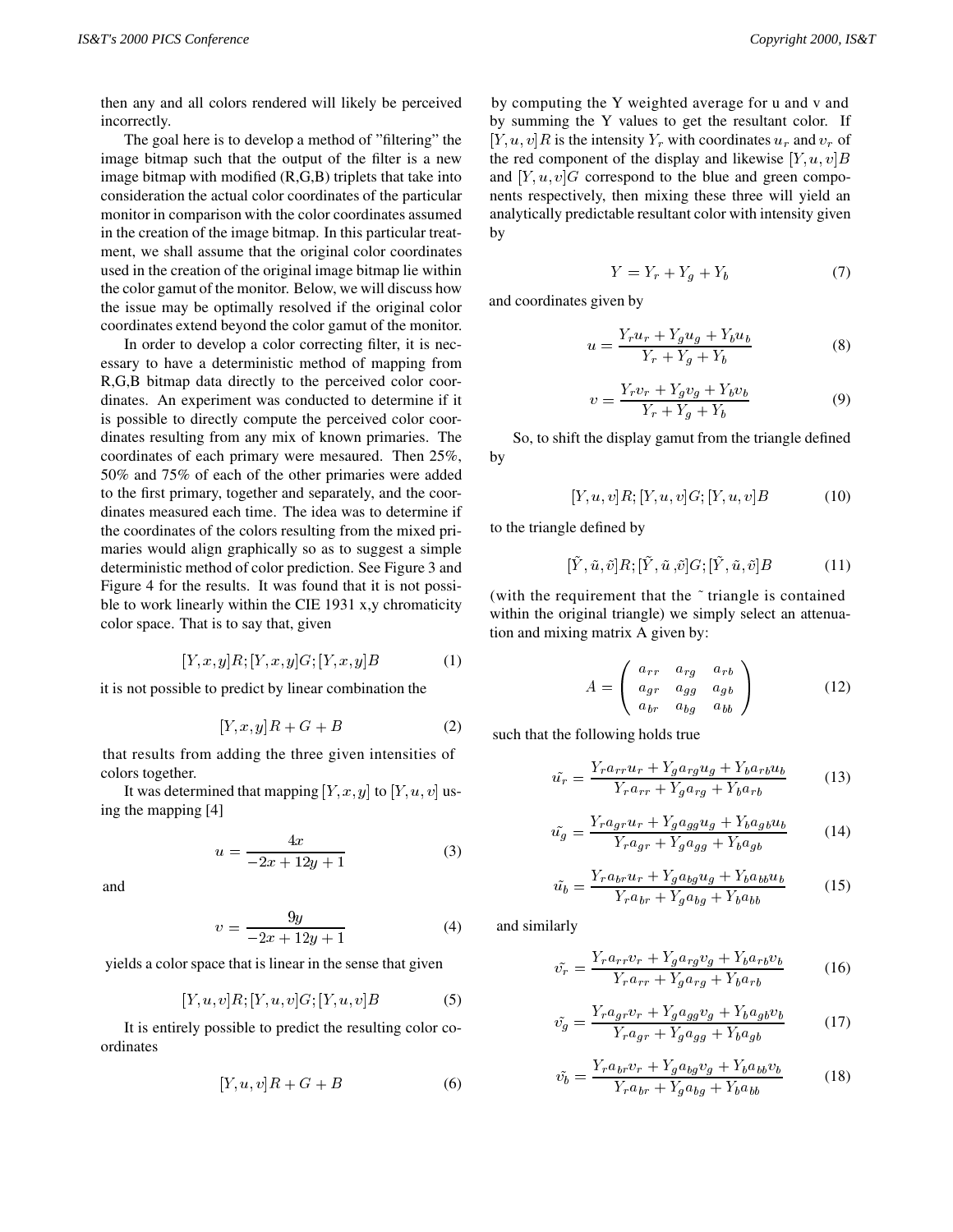An iterative error minimizing computer program was used to determine the elements of the attenuation and mixing matrix A.

Applying the matrix transpose of matrix A,  $A<sup>t</sup>$  to an R,G,B triplet from the bitmap input as follows

$$
[\tilde{R}\tilde{G}\tilde{B}] = [RGB]A^t \tag{19}
$$

then gives us our desired filtered output that achieves our gamut modifying goal.

## **3. Parametric Gamut Reduction**

The above technique gives us the ability to alter the gamut of our display device with the benefit of reshaping the triangular bounds of the resultant gamut and the color mapping of each point within. This is handy if the desired gamut is contained within the bounds of the monitor gamut. For those instances when this is not the case, we introduce the concept of parametrically reduced gamuts.

The concept of parametric gamut reduction refers to the idea of taking 100% of each basic color and adding t% of each of the other two basic colors to it. The resulting set of three colors define a gamut that is t% reduced from the original. Rendering an image bitmap in the parametrically reduced gamut results in an image that is perceivably of the same color with lowered overall saturation. In the extreme cases when  $t = 0$ , the gamut is unchanged and when  $t = 100$ , only one color (white) is contained within the gamut. This is one solution to the problem. Other solutions may exist but for the purpose of this discussion, this solution is adequate in the sense that it is linear and offers a perceptually pleasing solution.

So if desired gamut is bounded by a triangle with apices at  $(u_r, v_r)$ ,  $(u_q, v_q)$ ,  $(u_b, v_b)$  with intensities  $(Y_r, Y_q, Y_b)$ , then a t% reduction of this gamut would be bounded by apices at  $(\tilde{u}_r, \tilde{v}_r), (\tilde{u}_q, \tilde{v}_q), (\tilde{u}_b, \tilde{v}_b)$ . The new apices are computed as

$$
\tilde{u_r} = \frac{Y_r u_r + Y_g T u_g + Y_b T u_b}{Y_r + Y_g T + Y_b T}
$$
\n(20)

$$
\tilde{u_g} = \frac{Y_r T u_r + Y_g u_g + Y_b T u_b}{Y_r T + Y_g + Y_b T}
$$
\n(21)

$$
\tilde{u}_b = \frac{Y_r T u_r + Y_g T u_g + Y_b u_b}{Y_r T + Y_g T + Y_b} \tag{22}
$$

and similarly

$$
\tilde{v}_r = \frac{Y_r v_r + Y_g T v_g + Y_b T v_b}{Y_r + Y_g T + Y_b T}
$$
\n(23)

$$
\tilde{v}_g = \frac{Y_r T v_r + Y_g v_g + Y_b T v_b}{Y_r T + Y_g + Y_b T}
$$
\n(24)

$$
\tilde{v}_b = \frac{Y_r T v_r + Y_g T v_g + Y_b v_b}{Y_r T + Y_g T + Y_b} \tag{25}
$$

The intensity of each modified apex is

$$
\tilde{Y}_r = Y_r + TY_g + TY_b \tag{26}
$$

$$
\tilde{Y}_g = TY_r + Y_g + TY_b \tag{27}
$$

$$
\tilde{Y}_b = TY_r + TY_g + Y_b \tag{28}
$$

where  $T = \frac{t}{100}$ .

Refer to Figure 5 for a graphical example of parametrically reduced gamuts. Note that the white point stays the same and the lines joining the apices of the gamut intersect at the white point and represent the loci of apices of all parametrically reduced gamuts.

The parameter t is selected easily by iteratively increasing the parameter t and testing to ensure that the  $t\%$  reduced gamut is bounded by the monitors actual gamut.

## **4. Feasibility**

The utility of the premise of this discussion rests upon knowledge of the actual CIE coordinates of the specific monitor that we are working with. For this to be practical, the desired information should reside within the monitor. Currently, in normal PC monitors, this information is actually already stored in EDID (Extended Display Interface Data) data file. Presently, this information is generic in nature and does not represent the precise characteristics of each individual monitor. However, this data can be made more accurate and pertinent to the specific monitor by simply making accurate measurements of the primary color coordinates for each specific monitor at the time of manufacture. This data can then be immediately written into the non-volatile EDID data RAM of that specific monitor. In this way, a simple manufacturing step can facilitate the availability of the required information. Given this information, a filter can be designed for each specific monitor by using software that retrieves this information at startup. It may be noted that the implementation of the filter described above requires nine multiplies and nine adds per pixel. This could be accomplished using software. If better dynamics are required, it could be easily accomplished using dedicated hardware.

### **5. Summary**

For color fidelity it is necessary to have predictable brightness control over basic display colors. It is necessary to know the exact gamut of the display. It is also necessary to use the above information to filter the image bitmap being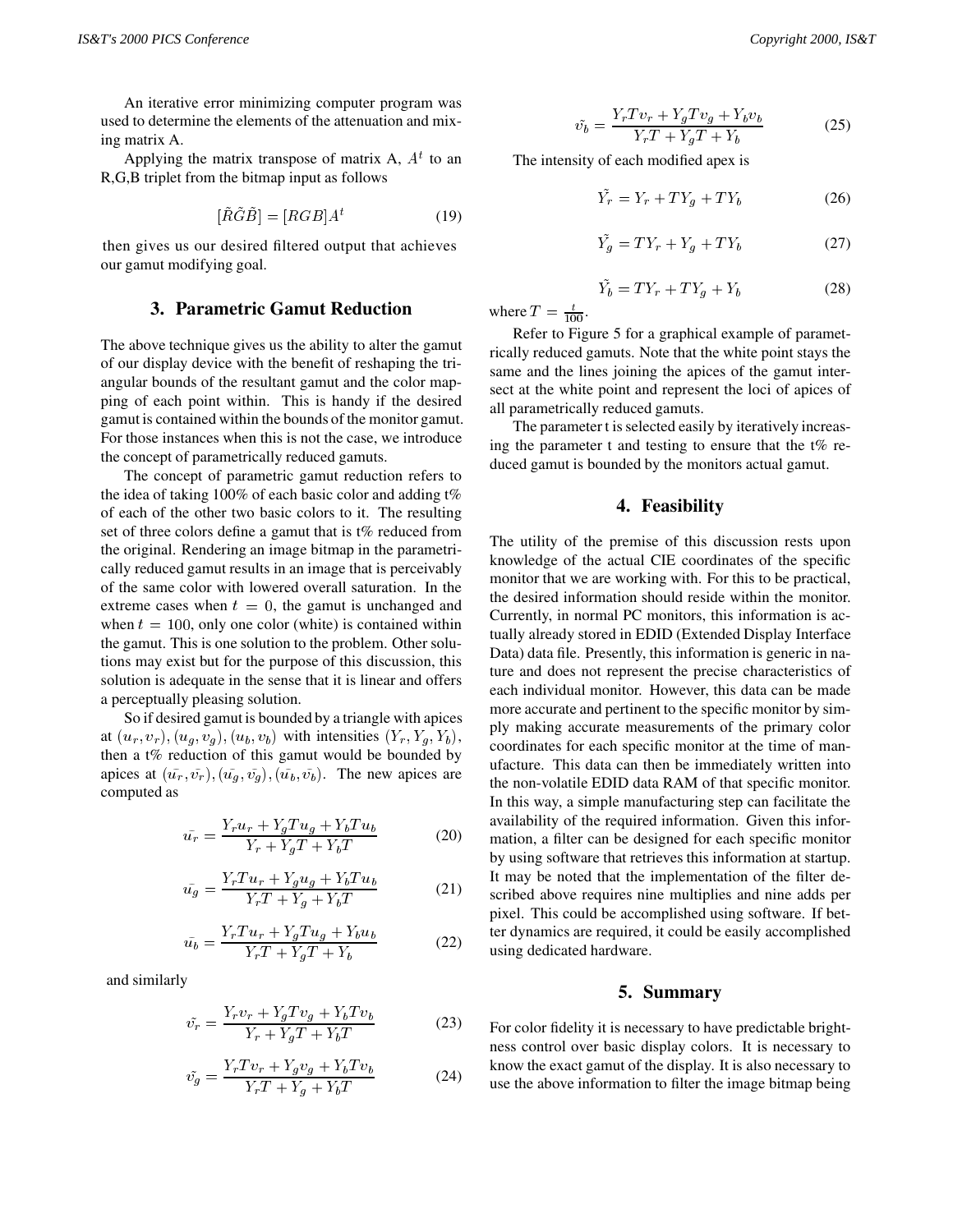|                                                        | RED  |             |       |      | <b>GREEN</b> |       |      | <b>BLUE</b> |       |  |
|--------------------------------------------------------|------|-------------|-------|------|--------------|-------|------|-------------|-------|--|
|                                                        | Y    | $\mathbf x$ | y     | Y    | X            | y     | Y    | X           | y     |  |
| <b>Trinitron CRT</b><br>Sony CPD-210GS <sup>13.2</sup> |      | 0.615       | 0.353 | 35.3 | 0.278        | 0.624 | 5.14 | 0.15        | 0.062 |  |
| Toshiba CRT<br>Compaq MV400                            | 7.51 | 0.608       | 0.357 | 28.2 | 0.275        | 0.624 | 2.77 | 0.15        | 0.058 |  |
| Samsung CRT<br>Daewoo 15"                              | 11.3 | 0.615       | 0.349 | 49   | 0.288        | 0.614 | 5.86 | 0.152       | 0.067 |  |
| Orion LAF gun<br>Compaq MV520                          | 13.1 | 0.607       | 0.352 | 46.1 | 0.274        | 0.618 | 5.28 | 0.151       | 0.059 |  |
| Samsung CRT<br>Compag MV520                            | 6.76 | 0.591       | 0.345 | 29.9 | 0.288        | 0.603 | 3.78 | 0.153       | 0.07  |  |
| Samsung CRT<br>Compaq MV520                            | 7.66 | 0.602       | 0.347 | 32.3 | 0.289        | 0.605 | 4.41 | 0.152       | 0.067 |  |
| Chungwa CRT<br>Compaq MV520                            | 7.5  | 0.6         | 0.354 | 27.2 | 0.279        | 0.616 | 3.43 | 0.152       | 0.062 |  |

*Figure 1*. *Color Coordinates of seven manufacturers' CRT monitors*



*Figure 2*. *Color Gamut of a Compaq LCD vs. CRT monitor.*

rendered such that the resulting image is perceived as originally intended. Currently the problem is that there is no accommodation for variations in the basic color shade. Our proposed solution measures and records the basic color coordinates within each monitor. Software program reads the recorded data and designs an optimizing filter at startup. No user intervention is required for this operation.

### **References**

- [1] H. Grassmann, "On the theory of compound colors," *The London, Edinburgh and Dublin Philosophical Mag. and J. Sci.*, vol. 4, pp. 254–264, 1854.
- [2] M. Stokes, M. Anderson, M. Chandrasekar, and R. Motta, *A Standard Default Color Space for the Internet*, http://www.w3.org/Graphics/Color/sRGB.html, 1996.
- [3] F.W. Billmeyer and M. Saltzman, "Principles of color technology," *John Wiley and Sons*, vol. 5, pp. 104– 105, 1966.



*Figure 3*. *CIE 1931 x,y coordinates of various test color mixes.*



*Figure 4*. *MacAdam mapped u,v coordinates of various test color mixes.*